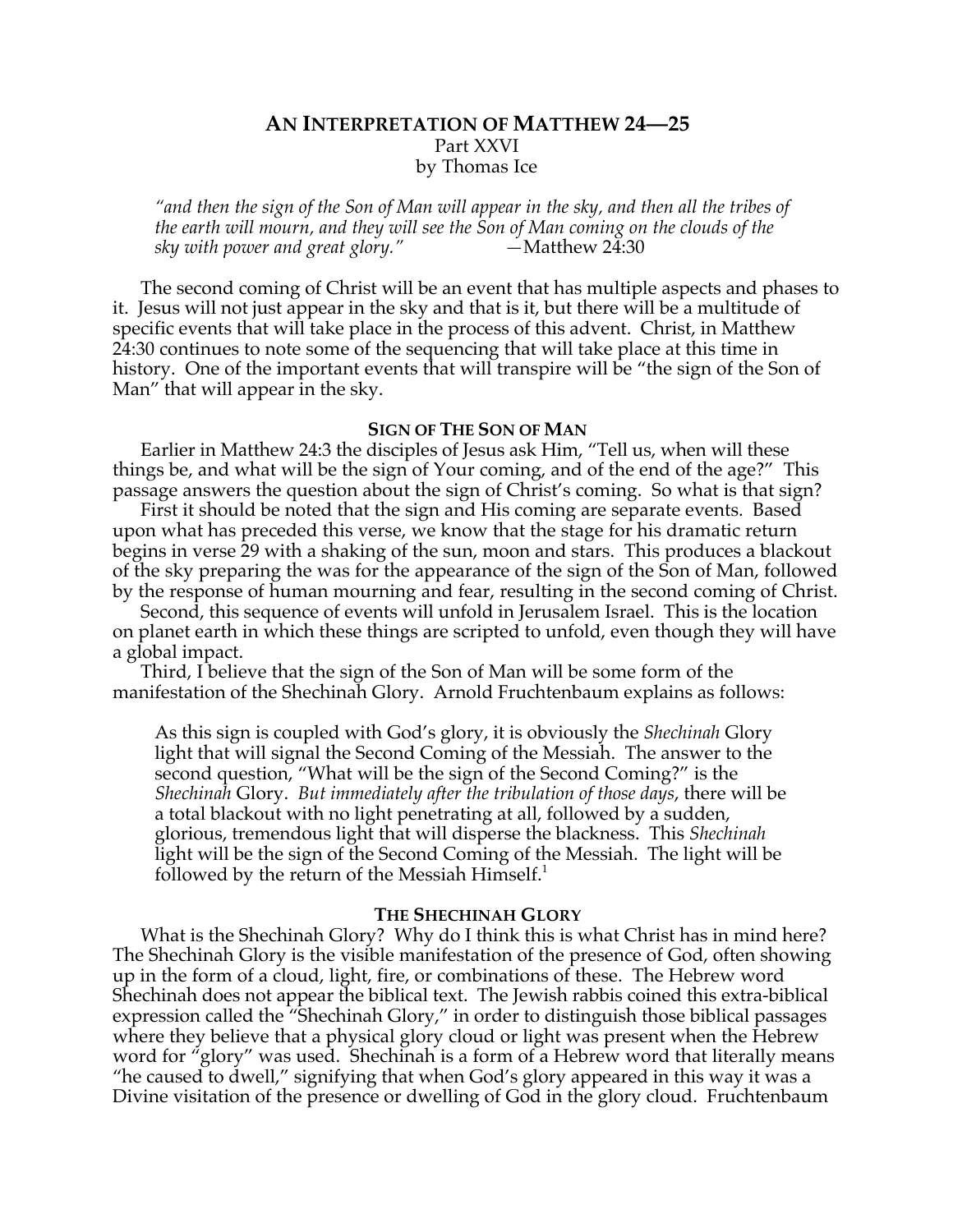tells us that "the *Shechinah* Glory is the visible manifestation of the presence of God. In the Old Testament, most of these visible manifestations took the form of light, fire, or cloud, or a combination of these. A new form appears in the New Testament: the Incarnate Word."<sup>2</sup> In order to see the significance of the Shechinah Glory for future Bible prophecy, a survey of past appearances are necessary.

The following events are believed to be manifestations of the Shechinah Glory in history:

•The Garden of Eden—the Lord's presence in the Garden and the flaming sword (Gen. 3:8, 23-24).

•The Abrahamic Covenant—the flaming torch that passed between the sacrificial pieces (Gen. 15:12-18).

•The Burning Bush—the burning that did not consume the bush (Ex. 3:1-5; 13:21-22; 14:19-20, 24; 16:6-12).

•The Exodus—the pillar of cloud by day and the pillar of fire by night (Exodus).

•Mount Sinai—the Ten Commandments written by the finger of God; thunders, lightnings, and a thick cloud (Ex. 19:16-20; 24:15-18 Deut. 5:22-27).

•The Special Meeting with Moses—the afterglow of Moses' face as a result of his meeting with the Lord (Ex. 33:17-23; 34:5-9, 29-35; 29:42-46; 40:34-38).).

•The Tabernacle and the Ark of the Covenant—the glory-cloud presence often associated with these items (Exodus).

•The Book of Leviticus—the authentication of the Law and residence in the holy of holies (Lev. 9).

•The Book of Numbers—the Shechinah Glory rendered judgment for sin and disobedience (Num. 13:30—14:45; 16:1-50; 20:5-13).

•The Period of Joshua and Judges—the continued dwelling of the Shechinah Glory in the tabernacle (1 Sam. 4:21-22).

•The Solomonic Temple—the transfer of the Shechinah Glory from the tabernacle to the Temple (2 Chron. 5:2—7:3).

•The Departure in Ezekiel—Ezekiel watches the Shechinah Glory depart the Temple in preparation for judgment upon the nation (Ezek. 1:28; 3:12, 23; 8:3-4; 9:3; 10:4, 18-19;  $11:22-23$ ).

•The Second Temple—the Shechinah Glory was not present, but a promise was given that it will be greater in the future than in the past (Hag. 2:3, 9).

•The Appearance to the Shepherds—the glory of the Lord shone round about them (Luke 2:8-9).

•The Star of Bethlehem—the star or glory-cloud that guided the Magi to Jesus (Matt. 2:1-12).

•Jesus: The Glory of the Lord—the incarnation was a manifestation of the Shechinah Glory (John 1:1-14).

•The Transfiguration—the Shechinah Glory appears to the three disciples (Matt. 17:1-8; Mark 9:2-8; Luke 9:28-36, Heb. 1:1-3; 2 Peter 1:16-18; Rev. 1:12-16).

•The Book of Acts—the cloven tongues of fire on Pentecost and the blinding light shown upon Paul at his conversion (Acts 2:1-3; 9:3-8; 22:6-11; 26:13-18).

•The Revelation—Jesus Christ is dressed in the Shechinah Glory in Revelation 1 (Rev. 1:12-16).

The following is an overview of future events relating to the Shechinah Glory: •The Tribulation—the Shechinah Glory is connected with the Bowl judgments (Rev. 15:8).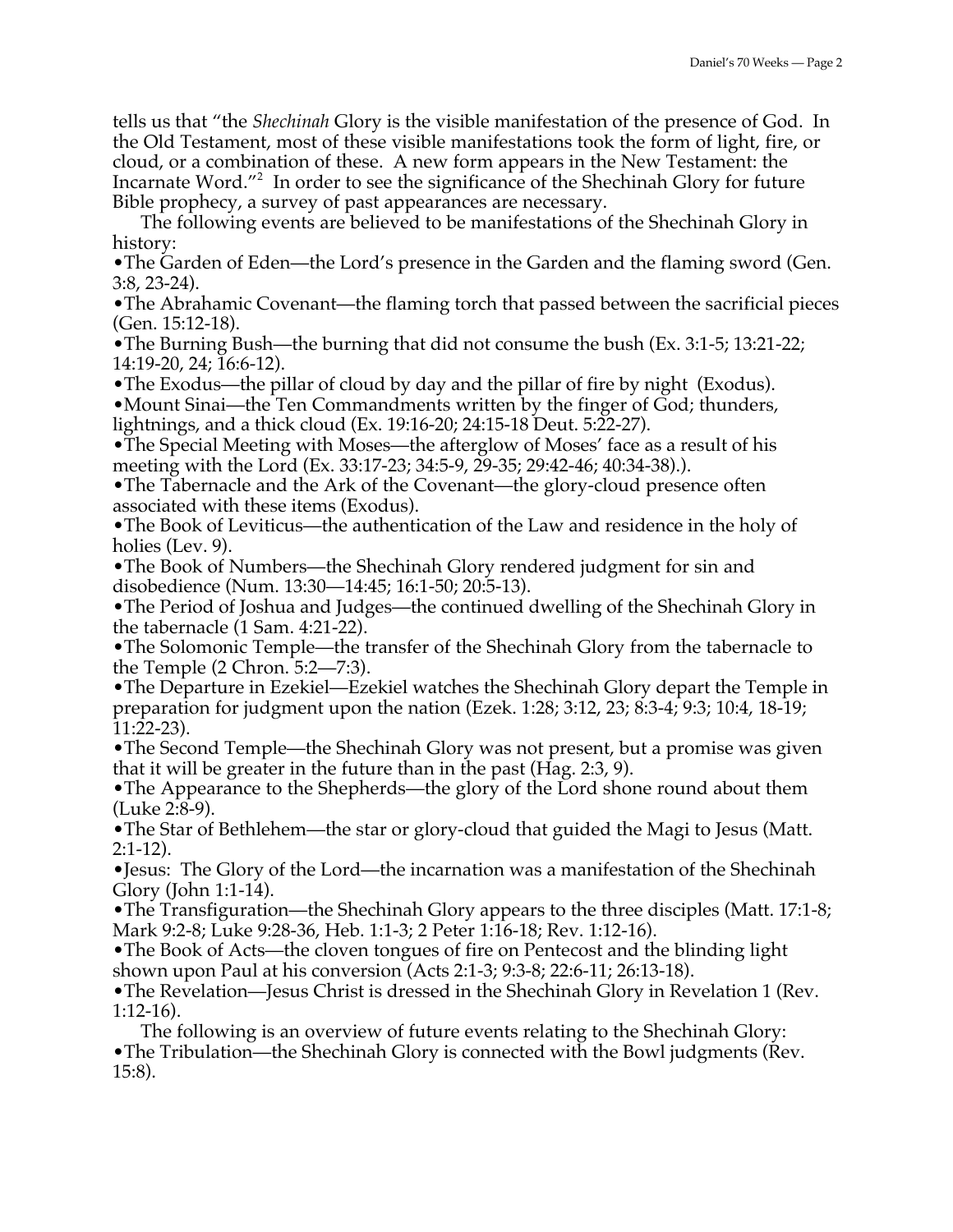•The Second Coming of Christ—the Shechinah Glory is the sign of the Son of Man and the cloud upon which He returns (Matt. 16:27; 24:30; Mark 13:26; Luke 21:27).

•The Millennium—the Shechinah Glory will be present in its greatest manifestation in history because of Christ's physical presence on earth (Ezek. 43:1-7; 44:1-2; Isa. 4:5-6; 11:10; 35:1-2; 40:5; 58:8-9; 60:1-3; Zech. 2:4-5; 11:10)

•The Eternal State—the Shechinah Glory will provide light for the new creation where sin will be totally removed and God the Father, God the Son, and God the Holy Spirit will dwell in fullness with man (Rev. 21:1-3, 10-11, 23-24).<sup>3</sup>

#### **THE SIGN**

The word order of the Greek in verse 30 is as follows: "And then shall appear the sign of the Son of Man in the heaven." The Greek supports the probability that the intent of the passage is that the sign of the Son of Man will appear in the heaven or sky. To take it as a humanly visible sign in the sky, as I would, preterist Kenneth Gentry says, "requires a restructuring of the text."<sup>4</sup> It does not *require* a restructuring, even though many who take a futurist view do put forward translations that do not retain the original word order. When rendering a passage from Greek to English (or into any language), maintaining the original word order is not as important as providing an accurate translation. Gentry inserts a red herring at this point in his attempt to change the true intent and sense of this passage. The difference amounts to whether "in heaven" refers to an invisible sign that takes place in the throne room of God in heaven or does it occur as a sign in the sky that is seen by humanity. Grammarian Nigel Turner says, "Mt 24:30 ambiguous, either *the sign which is the S.M.* (appos.), or *the sign which the S.M. will give* (possess.)."5

I believe the context argues in favor of the futurist interpretation that the sign is visible to the human eye in heaven, which is the sky. First, the Greek word can mean either "throne room," or the visible heaven or sky that can be seen by the human eye, as understood by futurists. The majority of New Testament uses fall into this latter use.6 The major Greek Lexicon of our day classifies it as the latter and says "*then the sign of the Son of Man (who is) in heaven will appear*; acc. to the context, the sign consists in this, that he appears visibly in heavenly glory Mt. 24:30."<sup>7</sup>

Second, surrounding verses focus upon heavenly meteorological disturbances (cf. verse 27, 29, 30b, 31) that are visible to humanity. The appearance of a sign in the sky would certainly fit the contextual theme of a heavenly focus.

Third, "It must, in the nature of the case, be *luminous*. This is indicated by the original word for *appear*. But it must be luminous from this single consideration: it will appear, or shine, at a time of *total darkness*," declares Rev. Buck. "The sun will be previously turned to darkness, and the moon and the stars will have withdrawn their shining. All the great sources of light being thus totally obscured, whatever shall *appear* must be luminous in its nature."<sup>8</sup>

Fourth, the time relationships of the passage support a visible, and thus, a future understanding. Matthew 24:30 begins "and then" referring back to the meteorological events of verse 29 which will occur "immediately after the tribulation of those days." Thus, verse 30 tells us that "the sign . . . will appear;" "and then" there will be human mourning in response to the sign; followed by Christ's glorious return. Amazingly, Gentry says that the sign of verse 30 means that the Jews "must flee the area if they are to preserve their lives.<sup>79</sup> How can this happen if the sign is the Roman conquest of Jerusalem. It will be too late. Such folly does not fit an A.D. 70 sequence of events as noted by Rev. Shimeall: